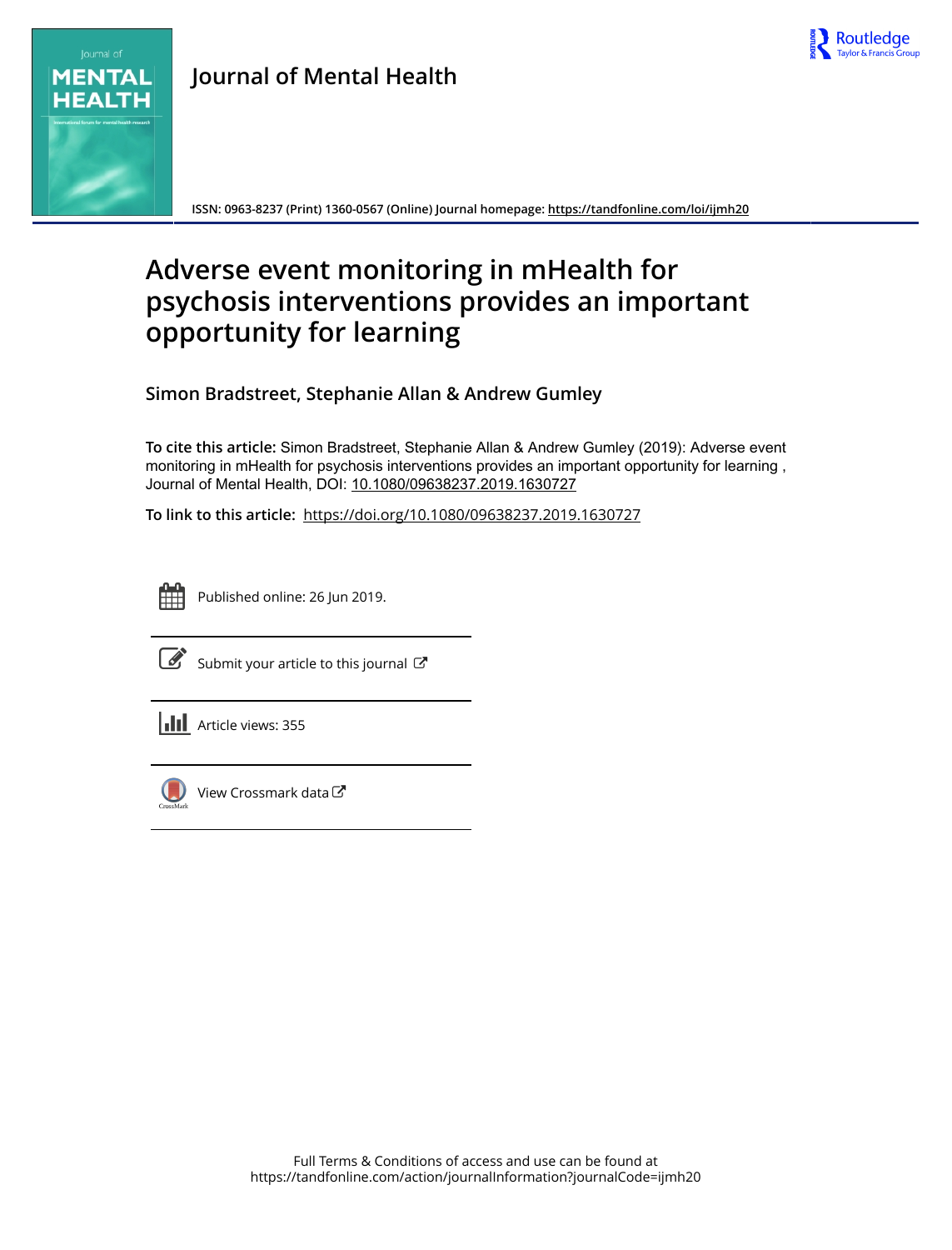#### <span id="page-1-0"></span>EDITORIAL

Taylor & Francis Taylor & Francis Group

### Adverse event monitoring in mHealth for psychosis interventions provides an important opportunity for learning

#### Introduction

Mobile health technology, also known as mHealth, makes potentially empowering health interventions more widely available. One area of focus across health conditions has been in relation to the remote measurement of changes in wellbeing using mobile technology (Simblett et al., [2018\)](#page-6-0). Remote monitoring systems have been developed and tested for people with experiences of psychosis (Marzano et al., [2015](#page-5-0); O'Hanlon et al., [2016](#page-6-0)), where the anticipation and prevention of relapse has long been a treatment and policy goal and, while it is too early to draw firm conclusions on effectiveness, acceptability and feasibility have been found to be consistently high (Naslund, Marsch, McHugo, & Bartels, [2015](#page-5-0)). While we have had evidence for some time that it is possible to identify early signs of psychosis, acting upon those signs in a way which is supportive and avoids the need for coercive treatment decisions is harder to achieve (Morriss, Vinjamuri, Faizal, Bolton, & McCarthy, [2013\)](#page-5-0). It is also established that early signs are accompanied by a fear of relapse (Herz & Melville, [1980\)](#page-5-0) and that fear of relapse is a predictor of relapse which may block help seeking (Gumley et al., [2015](#page-5-0)).

Mobile technology provides an opportunity to overcome some of the barriers to implementation of early signs work through active (e.g. completion of self-report assessments) and sometimes passive monitoring (e.g. routinely gathered location or phone usage data) in real time and in people's normal environments. This approach, which can also be characterised as ecological momentary assessment (EMA), has the potential to reduce the type of recall bias associated with retrospectively gathering data (Shiffman, Stone, & Hufford, [2008\)](#page-6-0) and is increasingly being applied in psychosis research and clinical settings (Bell, Lim, Rossell, & Thomas, [2017\)](#page-5-0). Such routine monitoring also provides data, which might support shared decision making and reduce the risk of practitioners acting conservatively when faced with ambiguity and uncertainty.

Monitoring mental health is, however, not a neutral process – measuring things generally has the potential to effect the person being measured both positively and negatively (Miles et al., [2018](#page-5-0)). There is a risk that in our enthusiasm for the potential benefits of mHealth for psychosis that we are failing to properly assess, and learn from, potential adverse effects. There have been warnings against the risk of seeing digital interventions in mental health as a panacea for long standing and complex problems (Wykes & Brown, [2016](#page-6-0)). Interventions may also be causing harm through overselling their benefits (Wykes, [2019](#page-6-0)) and as a result of being insufficiently sensitive to the often complex needs of people affected by serious mental health problems (Lipczynska, [2016](#page-5-0)). An increased focus on the duality of costs and benefits in digital interventions has been commented on in this journal (Guha, [2017](#page-5-0)) and the need to more rigorously review both costs and benefits of digital interventions for mental health has been highlighted elsewhere (Armontrout, Torous, Fisher, Drogin, & Gutheil, [2016;](#page-5-0) Naeem et al., [2015;](#page-5-0) Rozental et al., [2014](#page-6-0); Torous, Nicholas, Larsen, Firth, & Christensen, [2018\)](#page-6-0). If we believe that such interventions have the potential to be efficacious then we must also be prepared for the possibility that effects may also be negative (Rozental et al., [2014](#page-6-0)). Fully informed decisions on the future development or use of mHealth for psychosis interventions should be based on having detailed information available on all relative costs and benefits so it is telling that references to safety reporting and adverse events are rare in mHealth for psychosis literature.

#### Adverse events and possible proxies in mHealth for psychosis literature

Bell et al. ([2017\)](#page-5-0) systematically reviewed nine studies of Ecological Momentary Assessment (EMA) and Interventions (Ben-Zeev et al., [2014;](#page-5-0) Ben-Zeev, Wang, et al., [2016;](#page-5-0) Depp et al., [2010;](#page-5-0) Granholm, Ben-Zeev, Link, Bradshaw, & Holden, [2012](#page-5-0); Pijnenborg et al., [2010](#page-6-0); Sablier et al., [2012](#page-6-0); Spaniel, Vohlıdka, Hrdlicka, et al., [2008](#page-6-0); Spaniel, Vohlıdka, Kozeny, et al., [2008;](#page-6-0) Spaniel et al., [2012\)](#page-6-0). All featured some form of mHealth intervention designed to enhance care for people with experiences of psychosis. None of those studies described having undertaken adverse events monitoring. We identified nine further studies of mHealth for psychosis that either did not meet the inclusion criteria for the Bell et al. [\(2017](#page-5-0)) review or which were published subsequent to the review (Ainsworth et al., [2013;](#page-5-0) Barnett et al., [2018;](#page-5-0) Bucci et al., [2018;](#page-5-0) Eisner, Bucci, et al., [2019;](#page-5-0) Kumar et al., [2018](#page-5-0); Meyer et al., [2018;](#page-5-0) Niendam et al., [2018;](#page-6-0) Palmier-Claus et al., [2012](#page-6-0); Spaniel et al., [2018\)](#page-6-0) Of these just one described adverse event monitoring and in that instance it was limited to the identification of serious adverse events, $1$  with none noted over the twelve-month period of the Actissist trial (Bucci et al., [2018](#page-5-0)). There was no indication of whether non-serious events were monitored or whether the relatedness of events to the digital intervention was assessed.

Although there is little evidence of systematic withinstudy monitoring or reporting of adverse events and experiences, a number of studies do report relevant indices of acceptability and engagement. These are worthy of investigation as in some cases data may be indicative of adverse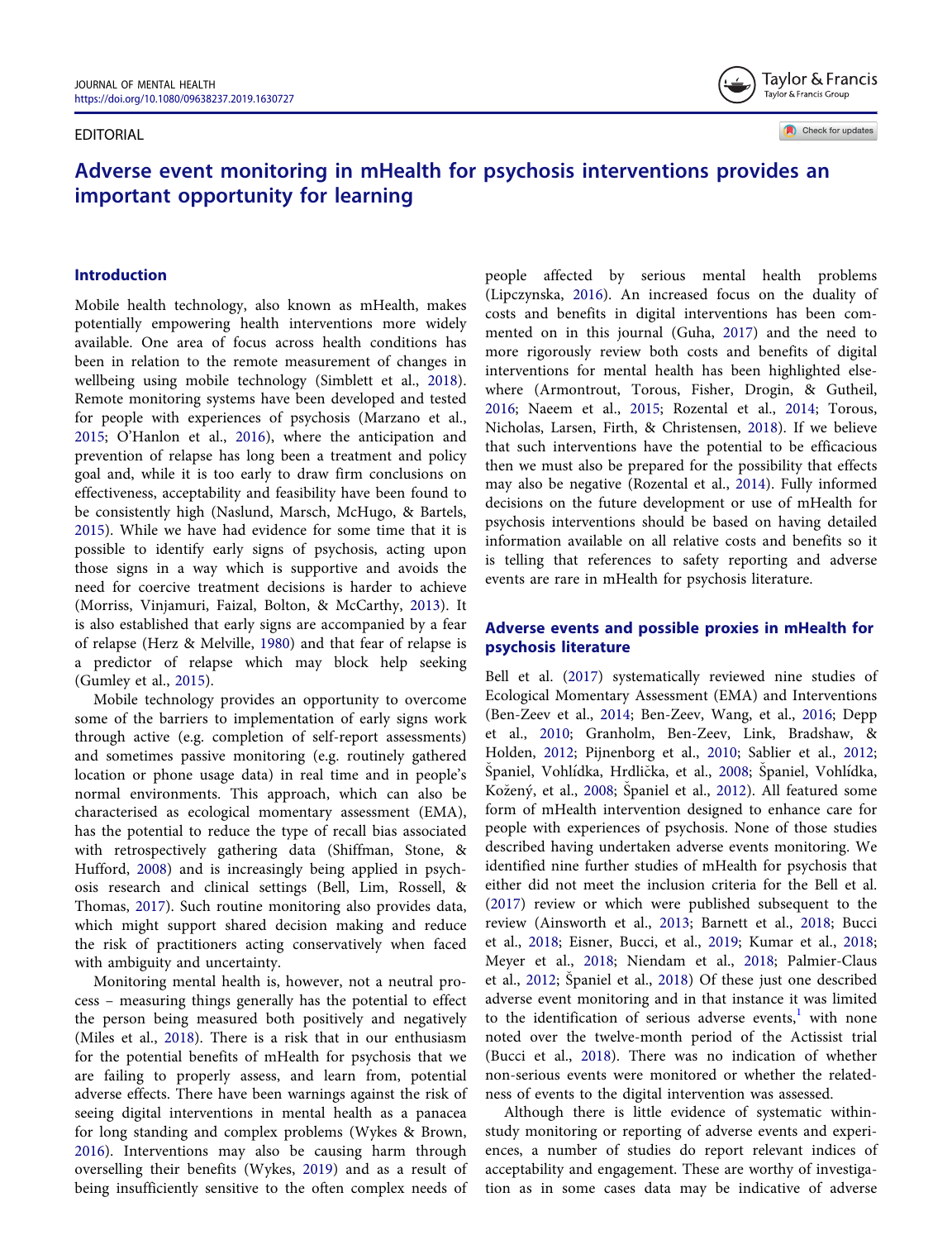<span id="page-2-0"></span>reactions to mHealth interventions. In a study of the FOCUS intervention, increased paranoia was cited as a reason for non-engagement by at least two people (Ben-Zeev, Scherer, et al., [2016](#page-5-0)). Palmier-Claus et al. (2012) included three questions to assess the safety of Clintouch monitoring, but data were only reviewed once people had stopped using the system. Participants with the most acute symptoms were described as being the most "reactive" to questions in the App although it was not possible to tell whether those reactions were positive or negative due to the wording of the questions. Ainsworth et al. (2013) compared text and Appbased delivery of the Clintouch questionnaire. At the end of the study, participants were asked to rate how stressful and challenging they found the monitoring with some reporting mild negative effects. One participant also asked for text messaging to be terminated early because the questions led to unhelpful rumination. Meyer and colleagues asked 14 participants, who were using a combination of wearable and smartphone devices capturing rest and activity data, to complete a post-study usability assessment (Meyer et al., [2018\)](#page-5-0). Through this, concerns were expressed about the potential for the intervention to generate false alarms, discomfort from the wearable device and frustration at the repetitive nature of the integrated Clintouch symptom tracking component. In qualitative interviews, completed with people who had used the EXPRESS App to measure early signs and basic symptoms of psychosis, two people expressed concerns about feelings of paranoia and two mentioned concerns about potentially punitive service responses to their App data (Eisner, Bucci, et al., [2019](#page-5-0); Eisner, Drake, et al., [2019\)](#page-5-0).

A number of studies described relatively high levels of non-engagement and drop out, which may be an important opportunity to investigate adverse events or effects (Rozental et al., [2014\)](#page-6-0). It may be reasonable to hypothesise that in some instances negative experiences of interventions may have played a role in determining non-engagement. It is also notable that regardless of problems with engagement or wider implementation challenges, interventions are almost universally described as being acceptable and feasible. For example, in a small study of passive monitoring of behavioural indicators 20% of participants were described as being upset by the approach when acceptability was assessed at the end of the study (Ben-Zeev, Wang, et al., [2016\)](#page-5-0). Despite this feedback and the absence of routine adverse events monitoring the intervention was still found to be feasible and acceptable. A recent review of engagement with Apps for people with diagnoses of depression, anxiety, schizophrenia or bipolar disorder found that no two studies, out of the 40 included, used the same means to assess engagement (Ng, Firth, Minen, & Torous, [2019](#page-5-0)). In addition, all 40 reported positive results for engagement or feasibility, including 15 studies where there was no objective measurement of engagement. Ng et al. (2019) proposed that the observed lack of consistency in describing, measuring and reporting engagement could be masking significant problems with usability and safety.

In summary, this brief review of mHealth for psychosis literature suggests that the monitoring and reporting of adverse events or effects is largely neglected. While many of the included papers described small scale pilot or feasibility studies it is notable that just one described and reported adverse event monitoring procedures, and in that instance monitoring was limited to serious adverse events with no reference to the relatedness of events to the digital intervention (Bucci et al., [2018\)](#page-5-0). Although studies tend to report levels of acceptability, usability and/or engagement these are poor surrogates for the direct and contemporaneous assessment of adverse or unwanted experiences. Based on our experience, we believe that incorporating procedures to routinely identify and respond to adverse events enhances our understanding of how interventions are experienced. This improves our ability to modify interventions as required and to respond appropriately to safety issues as and when they arise.

#### Learning from adverse events monitoring in the EMPOWER study

One driver for improved adverse event monitoring could be regulatory. In the United States, the Food and Drugs Administration has adopted a system based largely on demonstrating equivalence to already approved medical software (Armontrout et al., [2016\)](#page-5-0). In the European Union member, countries have introduced new systems to assess and regulate software as Medical Devices, based on European Commission Guidance on the Qualification and Classification of standalone software as Medical Devices (MEDDEV 2.1/6). In the United Kingdom, the competent authority is the Medicines and Healthcare products Regulatory Agency (MHRA) who registered the first App as a medical device in 2013 (McCarthy, [2013\)](#page-5-0). It is our understanding that EMPOWER was the first mHealth intervention for mental health to be registered and regulated as a medical device by MHRA in 2017 (CI/2017/0039). Medical device regulation requires manufacturers and investigators to demonstrate compliance with the essential requirements of the European Directive. This includes legal requirements in relation to the assessment of performance and safety, including detailed monitoring and reporting of adverse events. New medical device regulations, which include clearer guidance on software as medical devices and its classification, will come into force in Europe in May 2020. This amendment is likely to bring increased regulatory and reporting requirements for researchers and developers. For example, it has been clarified that any software involved in decisions with a diagnostic or clinical therapeutic purpose will now be automatically categorised as at least Class 2a, which brings with it the need for assessment of conformity with regulations by third party notified bodies.

EMPOWER (Early signs Monitoring to Prevent relapse in psychosis and prOmote Wellbeing, Engagement and Recovery, ISRCTN: 99559262) is a feasibility study of an mHealth intervention to enhance detection of Early Warning Signs of psychosis and prevent relapse. In our cluster randomised controlled trial, participants receiving care from community mental health services in Scotland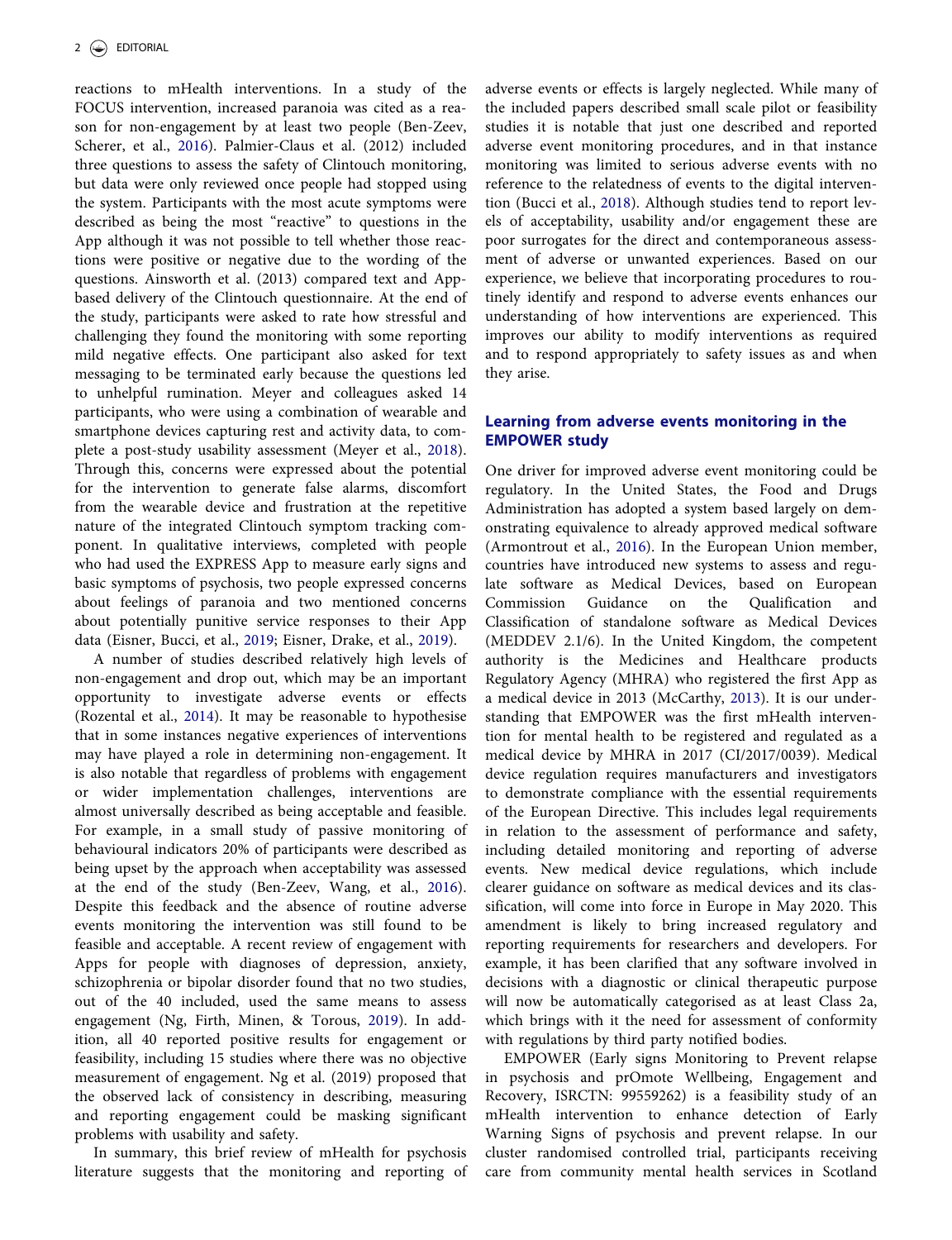<span id="page-3-0"></span>and Australia are randomised to receive the EMPOWER intervention or treatment as usual. The intervention involves inviting participants to self-monitor their wellbeing, including early signs of psychosis, for up to one year through a mobile phone App. Participants use the App, which integrates a degree of personalisation, for an initial twenty-eight day period to identify a personal baseline of their typical variation in wellbeing. Our stepped care approach includes the delivery of tailored messages in response to lower threshold changes in scores against that baseline and the option to check in with App users and, or, community mental health staff, where there has been a higher threshold change. The algorithm, which reviews data and determines the best response, is registered and monitored as a Class 1 medical device with MHRA. While initial medical device registration was challenging the consequent heightening and refinement of routine adverse effects monitoring and reporting has usefully allowed us to respond quickly to feedback and adapt our intervention approach in light of end user experiences.

Our adverse event procedures involve recording all untoward medical occurrences or clinical indications, their relatedness to the investigational medical device, their seriousness and intensity and whether or not the event was anticipated. We also separately monitor and report device deficiencies which are inadequacies of the medical device (the algorithm) with respect to its identity, quality, reliability, safety or performance. People using the EMPOWER App receive regular phone support from Peer Support Workers during which any negative experiences are reviewed. In addition, where a significant change in putative early signs is identified clinical staff contact participants to check in with their wellbeing and review any further actions required. Our approach is described in a detailed Standard Operating Procedure, and all staff receive training in the identification and reporting of adverse events. There are regular opportunities to discuss and reflect on positive and negative experiences of people using the App. While team members are encouraged to take all adverse events seriously and to respond appropriately, they are also trained to see any negative effects as opportunities for learning about how we might improve end user experiences and to inform the development of the intervention.

These processes have led to the identification of a number of important experiences that we have recorded as adverse events. While none have been related to the EMPOWER algorithm (i.e. the MHRA regulated medical device), a number of them are related to aspects of the digital intervention as a whole. In total, 41 people had the EMPOWER App installed between May and September 2018. Levels of usage have been variable and will be reported elsewhere in due course. In the period up to March 2019, we recorded 43 adverse events across the study as a whole. Of these, 27 were related to 17 people who were allocated to the EMPOWER arm of the study. Of this group of 17 participants, we determined that the adverse event was related to the intervention in nine instances (accounting for the excess of adverse events in the EMPOWER arm), affecting seven people using the App, which will now be described.

All but one of the nine adverse event that we deemed to be related to the EMPOWER App was categorised as nonserious. The one serious adverse event involved a hospital admission, which was described by the participant as being in part related to the installation of the EMPOWER App and an associated sense of feeling overwhelmed. The participant, who had not actually entered data into the App, then withdrew from the study after meeting with a member of the EMPOWER Team.

On two occasions, we recorded adverse events specifically related to the exposure to personalised items in the EMPOWER App. People using the App have the option to personalise a number of items to better fit with their own unique experiences. This function was included to allow for a more tailored experience and to improve the sensitivity and specificity of early signs to potential relapse. However, in these instances, we found that memories of distressing and traumatic experiences of psychosis were triggered during routine monitoring. Our response in both instances was to edit the question set to remove personalised items and consequently both participants continued in the study. Personalised warning signs may have triggered intrusive memories of distressing psychosis, which can perhaps be understood in the context of previous research showing fear of recurrence predicted traumatic memories of psychosis (White & Gumley, [2009\)](#page-6-0).

Two separate adverse event reports for the same participant related to increased feelings of paranoia as a result of being prompted to respond to questions at an inconvenient time. In both instances, the participant was offered assurances by a peer support worker. This included reminding the participant of an inbuilt five-hour window to respond to questions, a feature which was included as a result of betatesting feedback that suggested some people felt pressured by a limited response window. A heightened sense of paranoia and increased fear of recurrence were included in our protocol and medical device registration documents as anticipated risks of the intervention and heightened feelings of paranoia as a result of routine monitoring in psychosis have been reported elsewhere (Eisner, Drake, et al., [2019](#page-5-0); Terp, Jørgensen, Laursen, Mainz, & Bjørnes, [2018](#page-6-0)).

One participant also alluded to increased fear of relapse as a result of the intervention, particularly on days when their mental health had taken a dip. Assurances were again given by a peer support worker and options for managing the App in the context of fluctuating mental health were discussed. The potential to generate fear, which is itself a strong predictor of relapse in psychosis (Gumley et al., [2015\)](#page-5-0), through routine monitoring is well summed up by a participant in a recent qualitative examination of an mHealth for psychosis intervention: "Being notified of all the changes sometimes made me anxious. It made me wonder if the illness was maybe about to get out of control" (Terp et al., [2018](#page-6-0), p. 8).

A further intervention related adverse event early in the study was associated with a participant's experience of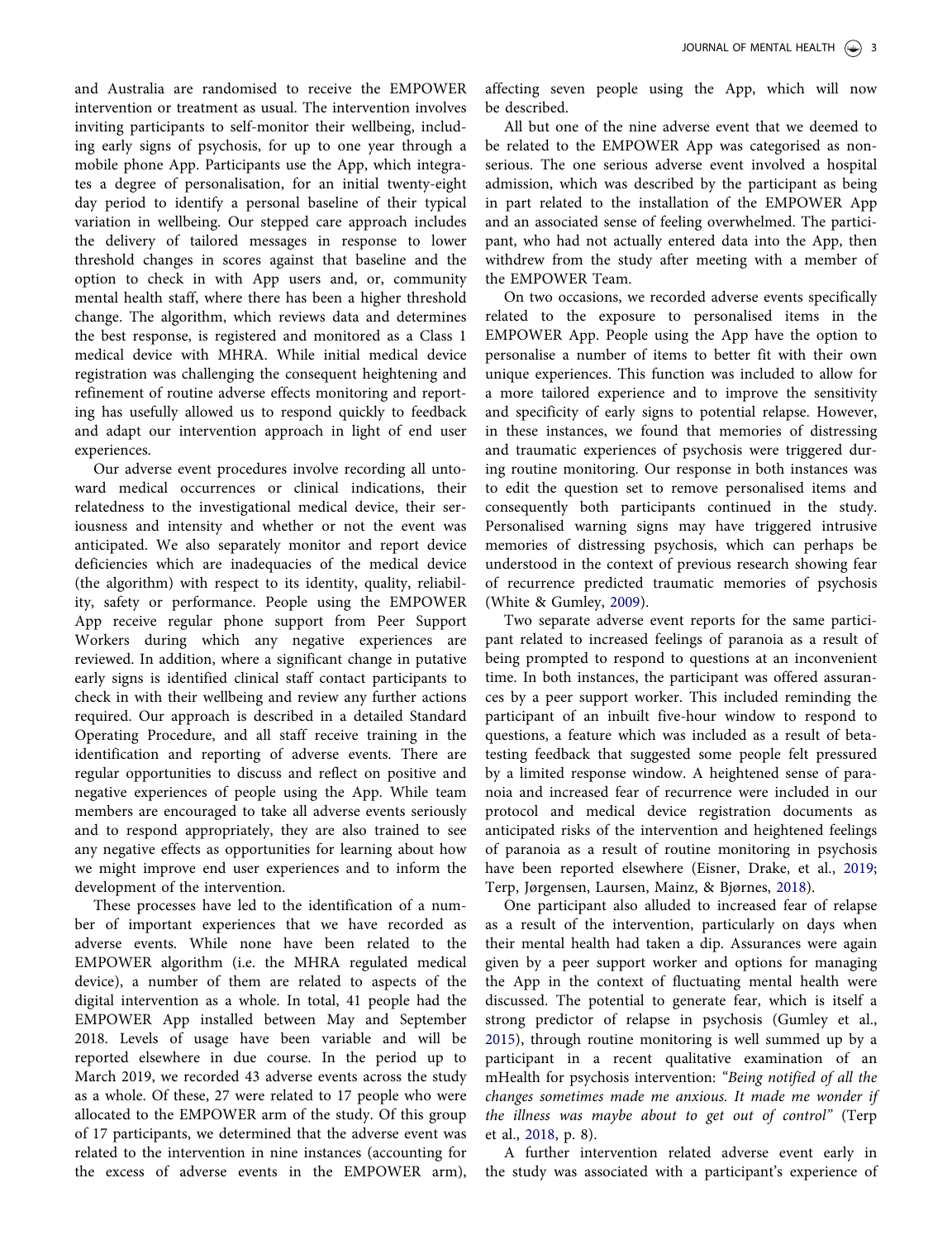<span id="page-4-0"></span>self-monitoring being at odds with their usual coping strategy of "burying things" and "putting on a face". The participant was offered additional peer support and was encouraged to take a break from using the App but ultimately chose to withdraw from the study entirely. The potential for routine monitoring of signs and symptoms to encourage unhelpful rumination and pessimism for recovery has been described elsewhere (Ainsworth et al., [2013](#page-5-0); Faurholt-Jepsen et al., [2015;](#page-5-0) Nicholas et al., [2010\)](#page-6-0). This may suggest the need to assess the extent to which self-monitoring might fit or be at odds with a participant's current means of managing their wellbeing prior to using a digital intervention. In some instances, it may be advisable to conduct preparatory work to orientate potential users to the relative costs and benefits of monitoring wellbeing. In EMPOWER, our experience is that these conversations can take place with a peer worker who can also support selfmanagement. This need for heightened early monitoring and support is supported by the fact that in six of the nine intervention related adverse events in EMPOWER occurred within a month of the App being installed, and four of those within two weeks.

Technical issues can also lead to problems with engagement and adverse effects for mHealth intervention users (see, for example, Kumar et al., [2018\)](#page-5-0). Any such intervention is contingent upon an effective combination of software (the App) and hardware (the mobile device being used) and it can be extremely hard to anticipate all potential conflicts between a piece of software and the myriad of devices it may be deployed on (even where they use the same operating system). In one instance, an unexplained conflict between the EMPOWER App and a specific handset led to notifications being sent in the night causing distress to a participant who felt compelled to respond. The participant subsequently withdrew from the study and following investigations it became clear that this problem was specific to one particular type of handset and as a result difficult to anticipate. There is also of course the possibility of misplacing research-provided handsets and one adverse event in the study related to distress and anxiety experienced as a result of a participant misplacing a study phone. They were offered reassurance and the possibility of a replacement handset.

#### **Conclusions**

A brief review of literature suggests that adverse event monitoring in mHealth for psychosis interventions is under developed with procedures being poorly reported. Heightened adverse event monitoring in the context of the EMPOWER study as a result of medical device registration has highlighted relatively frequent adverse events, when compared with existing literature in the field, which can in some way be related to an aspect of the digital intervention. We have developed procedures and practices which have facilitated the timely identification of adverse events and we also encourage a culture whereby such events are seen as an opportunity to refine and improve the intervention. Whenever possible, we adapt the intervention to better meet users' needs.

The philosophy underpinning EMPOWER is to enable and support individuals to lean in to their experiences of the "ebb and flow" of wellbeing. We do this by tailoring messages to enhance self-management, providing peer support with regular checking in to support and empower people using the App. Similarly, the culture in the team is important and we have actively supported staff to lean in to adverse effects that may occur in the context of the trial generally and app usage specifically. We believe this has produced a culture of learning that is enabling us to optimise the EMPOWER intervention for a future trial.

One means of improving adverse event monitoring and reporting could be through an increased emphasis in reporting guidelines. It is therefore notable that the World Health Organisation checklist for reporting evidence and effectiveness in mHealth, also known as the mERA guidelines (Agarwal et al., [2016\)](#page-5-0), makes no reference to either safety reporting or adverse events within their 16-item check list and that recommendations are similarly lacking from the CONSORT-EHEALTH reporting guidelines (Eysenbach & CONSORT-EHEALTH Group, [2011](#page-5-0)). Updating and expanding these, and other relevant standards could go a long way to improving reporting of mHealth for psychosis research which should ultimately improve the acceptability of interventions and minimise harm.

Adverse events in mHealth for psychosis should be anticipated and while as a research team we were obliged to introduce enhanced monitoring the effect of this has been overwhelmingly positive. With increased interest internationally in the regulation and monitoring of mHealth interventions it seems likely that the need for more mitigate the risk of detailed safety reporting will increase. However, regardless of the demands of regulators we encourage researchers to voluntarily adopt enhanced adverse event monitoring procedures, to apply them those throughout studies and to fully report their findings for the advancement of the field. While developing and implementing such procedures is time-consuming, ultimately they should improve experiences for end users and reduce inherent risks, while improving the acceptability and design of interventions. It might also unrealistically positive framing of mHealth for psychosis interventions from enthusiastic early adopters.

#### **Note**

1. Serious adverse events are defined by the UK Health Research Authority as including death, life threatening persistent or significant disability or incapacity, hospitalisation or prolongation of existing hospitalisation congenital anomaly or birth defects.

#### Disclosure statement

No potential conflict of interest was reported by the authors.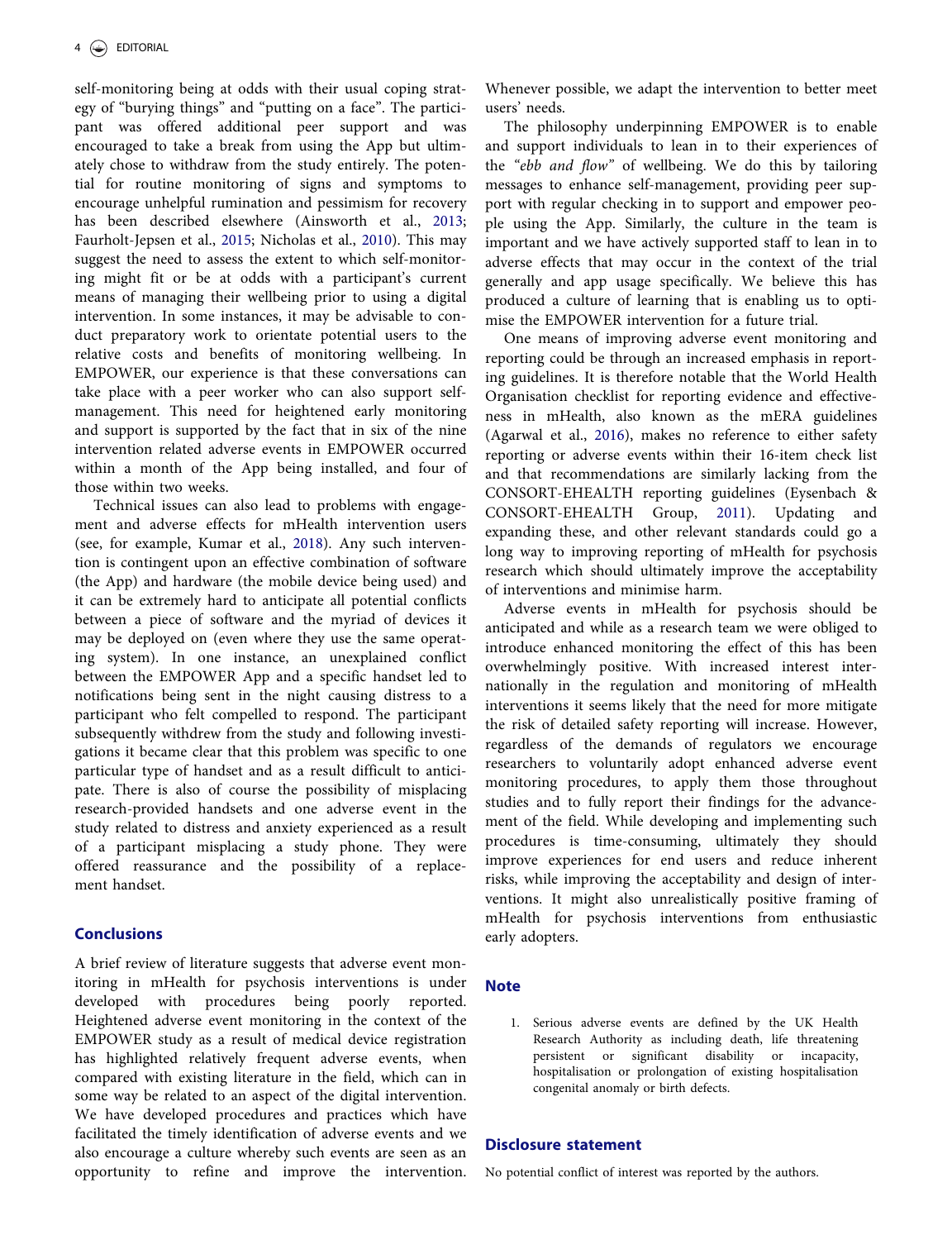#### <span id="page-5-0"></span>Funding

This study is funded by the National Institute for Health Research (NIHR) Health Technology Assessment programme (13/154/04). The views expressed are those of the authors and not necessarily those of the NIHR or the Department of Health and Social Care. This study was also supported by NHS Research Scotland, through the Chief Scientist Office and the Scottish Mental Health Research Network.

#### **ORCID**

Simon Bradstreet **b** http://orcid.org/0000-0002-0339-1882 Stephanie Allan **b** http://orcid.org/0000-0002-4175-0591 Andrew Gumley http://orcid.org/0000-0002-8888-938X

#### **References**

- Agarwal, S., Lefevre, A. E., Lee, J., L'engle, K., Mehl, G., Sinha, C., … Asangansi, I. [\(2016\)](#page-4-0). Guidelines for reporting of health interventions using mobile phones: Mobile health (mHealth) Evidence reporting and assessment (mERA) checklist. BMJ (Online), 352, 1–10. doi:[10.](https://doi.org/10.1136/bmj.i1174) [1136/bmj.i1174](https://doi.org/10.1136/bmj.i1174)
- Ainsworth, J., Palmier-Claus, J. E., Machin, M., Barrowclough, C., Dunn, G., Rogers, A., … Lewis, S. [\(2013](#page-1-0)). A comparison of two delivery modalities of a mobile phone-based assessment for serious mental illness: Native smartphone application vs text-messaging only implementations. Journal of Medical Internet Research, 15(4), e60. doi[:10.2196/jmir.2328](https://doi.org/10.2196/jmir.2328)
- Armontrout, J., Torous, J., Fisher, M., Drogin, E., & Gutheil, T. ([2016\)](#page-1-0). Mobile mental health: navigating new rules and regulations for digital tools. Current Psychiatry Reports, 18(10), 91. doi:[10.1007/](https://doi.org/10.1007/s11920-016-0726-x) [s11920-016-0726-x](https://doi.org/10.1007/s11920-016-0726-x)
- Barnett, I., Torous, J., Staples, P., Sandoval, L., Keshavan, M., & Onnela, J. P. [\(2018\)](#page-1-0). Relapse prediction in schizophrenia through digital phenotyping: A pilot study. Neuropsychopharmacology, 43(8), 1660–1666. doi:[10.1038/s41386-018-0030-z](https://doi.org/10.1038/s41386-018-0030-z)
- Bell, I. H., Lim, M. H., Rossell, S. L., & Thomas, N. [\(2017\)](#page-1-0). Ecological momentary assessment and intervention in the treatment of psychotic disorders: A systematic review. Psychiatric Services, 68(11), 1172–1181. doi:[10.1176/appi.ps.201600523](https://doi.org/10.1176/appi.ps.201600523)
- Ben-Zeev, D., Brenner, C. J., Begale, M., Duffecy, J., Mohr, D. C., & Mueser, K. T. ([2014](#page-1-0)). Feasibility, acceptability, and preliminary efficacy of a smartphone intervention for schizophrenia. Schizophrenia Bulletin, 40(6), 1244–1253. doi:[10.1093/schbul/sbu033](https://doi.org/10.1093/schbul/sbu033)
- Ben-Zeev, D., Scherer, E. A., Gottlieb, J. D., Rotondi, A. J., Brunette, M. F., Achtyes, E. D., … Kane, J. M. [\(2016](#page-2-0)). mHealth for schizophrenia: Patient engagement with a mobile phone intervention following hospital discharge. JMIR Mental Health, 3(3), e34. doi:[10.](https://doi.org/10.2196/mental.6348) [2196/mental.6348](https://doi.org/10.2196/mental.6348)
- Ben-Zeev, D., Wang, R., Abdullah, S., Brian, R., Scherer, E. A., Mistler, L. A., … Choudhury, T. [\(2016\)](#page-1-0). Mobile behavioral sensing for outpatients and inpatients with schizophrenia. Psychiatric Services, 67(5), 558–561. doi[:10.1176/appi.ps.201500130](https://doi.org/10.1176/appi.ps.201500130)
- Bucci, S., Barrowclough, C., Ainsworth, J., Machin, M., Morris, R., Berry, K., … Haddock, G. ([2018](#page-1-0)). Actissist: Proof-of-concept trial of a theory-driven digital intervention for psychosis. Schizophrenia Bulletin, 44(5), 1070–1080. doi:[10.1093/schbul/sby032](https://doi.org/10.1093/schbul/sby032)
- Depp, C. A., Mausbach, B., Granholm, E., Cardenas, V., Ben-Zeev, D., Patterson, T. L., … Jeste, D. V. [\(2010](#page-1-0)). Mobile interventions for severe mental illness: Design and preliminary data from three approaches. Journal of Nervous and Mental Disease, 198(10), 715–721. doi:[10.1097/NMD.0b013e3181f49ea3](https://doi.org/10.1097/NMD.0b013e3181f49ea3)
- Eisner, E., Bucci, S., Berry, N., Emsley, R., Barrowclough, C., & Drake, R. ([2019](#page-1-0)). Feasibility of using a smartphone app to assess early signs, basic symptoms and psychotic symptoms over six months: A preliminary report. Schizophrenia Research, 208, 105–113. doi:[10.](https://doi.org/10.1016/j.schres.2019.04.003) [1016/j.schres.2019.04.003](https://doi.org/10.1016/j.schres.2019.04.003)
- Eisner, E., Drake, R. J., Berry, N., Barrowclough, C., Emsley, R., Machin, M., & Bucci, S. [\(2019\)](#page-2-0). Development, usability and longterm acceptability of ExPRESS, a smartphone app to monitor basic symptoms and early signs of psychosis relapse. JMIR MHealth and Uhealth, 7(3), e11568. doi[:10.2196/11568](https://doi.org/10.2196/11568)
- Eysenbach, G, & Consort-EHealth Group. ([2011\)](#page-4-0). Consort-EHealth: Improving and standardizing evaluation reports of Web-based and mobile health interventions. Journal of Medical Internet Research, 13(4), e126. doi[:10.2196/jmir.1923](https://doi.org/10.2196/jmir.1923)
- Faurholt-Jepsen, M., Frost, M., Ritz, C., Christensen, E. M., Jacoby, A. S., Mikkelsen, R. L., … Kessing, L. V. ([2015](#page-4-0)). Daily electronic self-monitoring in bipolar disorder using smartphones - The MONARCA i trial: A randomized, placebo-controlled, single-blind, parallel group trial. Psychological Medicine, 45(13), 2691–2704. doi: [10.1017/S0033291715000410](https://doi.org/10.1017/S0033291715000410)
- Granholm, E., Ben-Zeev, D., Link, P. C., Bradshaw, K. R., & Holden, J. L. ([2012](#page-1-0)). Mobile assessment and treatment for schizophrenia (MATS): A pilot trial of an interactive text-messaging intervention for medication adherence, socialization, and auditory hallucinations. Schizophrenia Bulletin, 38(3), 414–425. doi:[10.1093/schbul/sbr155](https://doi.org/10.1093/schbul/sbr155)
- Guha, M. [\(2017\)](#page-1-0). Review e-health. Journal of Mental Health, 26(4), 390–392. doi[:10.1080/09638237.2016.1276541](https://doi.org/10.1080/09638237.2016.1276541)
- Gumley, A. I., MacBeth, A., Reilly, J. D., O'Grady, M., White, R. G., McLeod, H., … Power, K. G. [\(2015\)](#page-1-0). Fear of recurrence: Results of a randomized trial of relapse detection in schizophrenia. British Journal of Clinical Psychology, 54(1), 49–62. doi[:10.1111/bjc.12060](https://doi.org/10.1111/bjc.12060)
- Herz, I. H., & Melville, C. [\(1980\)](#page-1-0). Relapse in schizophrenia. The American Journal of Psychiatry, 137(7), 801–805. doi[:10.1176/ajp.](https://doi.org/10.1176/ajp.137.7.801) [137.7.801](https://doi.org/10.1176/ajp.137.7.801)
- Kumar, D., Tully, L. M., Iosif, A.-M., Zakskorn, L. N., Nye, K. E., Zia, A., & Niendam, T. A. [\(2018\)](#page-1-0). A mobile health platform for clinical monitoring in early psychosis: Implementation in community-based outpatient early psychosis care. JMIR Mental Health, 5(1), e15. doi: [10.2196/mental.8551](https://doi.org/10.2196/mental.8551)
- Lipczynska, S. [\(2016](#page-1-0)). The health apps on your smart phone: Science or snake oil? Journal of Mental Health, 25(5), 385–386. doi[:10.3109/](https://doi.org/10.3109/09638237.2016.1167859) [09638237.2016.1167859](https://doi.org/10.3109/09638237.2016.1167859)
- Marzano, L., Bardill, A., Fields, B., Herd, K., Veale, D., Grey, N., & Moran, P. [\(2015](#page-1-0)). The application of mHealth to mental health: Opportunities and challenges. The Lancet Psychiatry, 2(10), 942–948. doi[:10.1016/S2215-0366\(15\)00268-0](https://doi.org/10.1016/S2215-0366(15)00268-0)
- McCarthy, M. ([2013](#page-2-0)). FDA will not regulate most mobile medical apps. BMJ (Clinical Research Ed.), 347, f5841. doi:[10.1136/bmj.f5841](https://doi.org/10.1136/bmj.f5841)
- Meyer, N., Kerz, M., Folarin, A., Joyce, D. W., Jackson, R., Karr, C., … MacCabe, J. [\(2018\)](#page-1-0). Capturing rest-activity profiles in schizophrenia using wearable and mobile technologies: Development, implementation, feasibility, and acceptability of a remote monitoring platform. JMIR MHealth and Uhealth, 6(10), e188. doi[:10.2196/](https://doi.org/10.2196/mhealth.8292) [mhealth.8292](https://doi.org/10.2196/mhealth.8292)
- Miles, L. M., Elbourne, D., Farmer, A., Gulliford, M., Locock, L., Mccambridge, J., … French, D. P. ([2018\)](#page-1-0). Bias due to MEasurement Reactions In Trials to improve health (MERIT): Protocol for research to develop MRC guidance. BMC, 19(653), 1–8. doi:[10.1186/s13063-018-3017-5](https://doi.org/10.1186/s13063-018-3017-5)
- Morriss, R., Vinjamuri, I., Faizal, M. A., Bolton, C. A., & McCarthy, J. P. ([2013\)](#page-1-0). Training to recognise the early signs of recurrence in schizophrenia. Cochrane Database of Systematic Reviews, 2013(2), CD005147. doi:[10.1002/14651858.CD005147.pub2](https://doi.org/10.1002/14651858.CD005147.pub2)
- Naeem, F., Syed, Y., Xiang, S., Shokraneh, F., Munshi, T., Yang, M., … Farooq, S. ([2015](#page-1-0)). Development, testing and reporting of mobile apps for psycho-social interventions: Lessons from the pharmaceuticals. Journal of Medical Diagnostic Methods, 04(04), 1000191. doi:[10.](https://doi.org/10.4172/2168-9784.1000191) [4172/2168-9784.1000191](https://doi.org/10.4172/2168-9784.1000191)
- Naslund, J. A., Marsch, L. A., McHugo, G. J., & Bartels, S. J. [\(2015\)](#page-1-0). Emerging mHealth and eHealth interventions for serious mental illness: A review of the literature. Journal of Mental Health, 24(5), 321–332. doi[:10.3109/09638237.2015.1019054](https://doi.org/10.3109/09638237.2015.1019054)
- Ng, M. M., Firth, J., Minen, M., & Torous, J. ([2019](#page-2-0)). User engagement in mental health apps: A review of measurement, reporting, and validity. Psychiatric Services. doi[:10.1176/appi.ps.201800519](https://doi.org/10.1176/appi.ps.201800519)